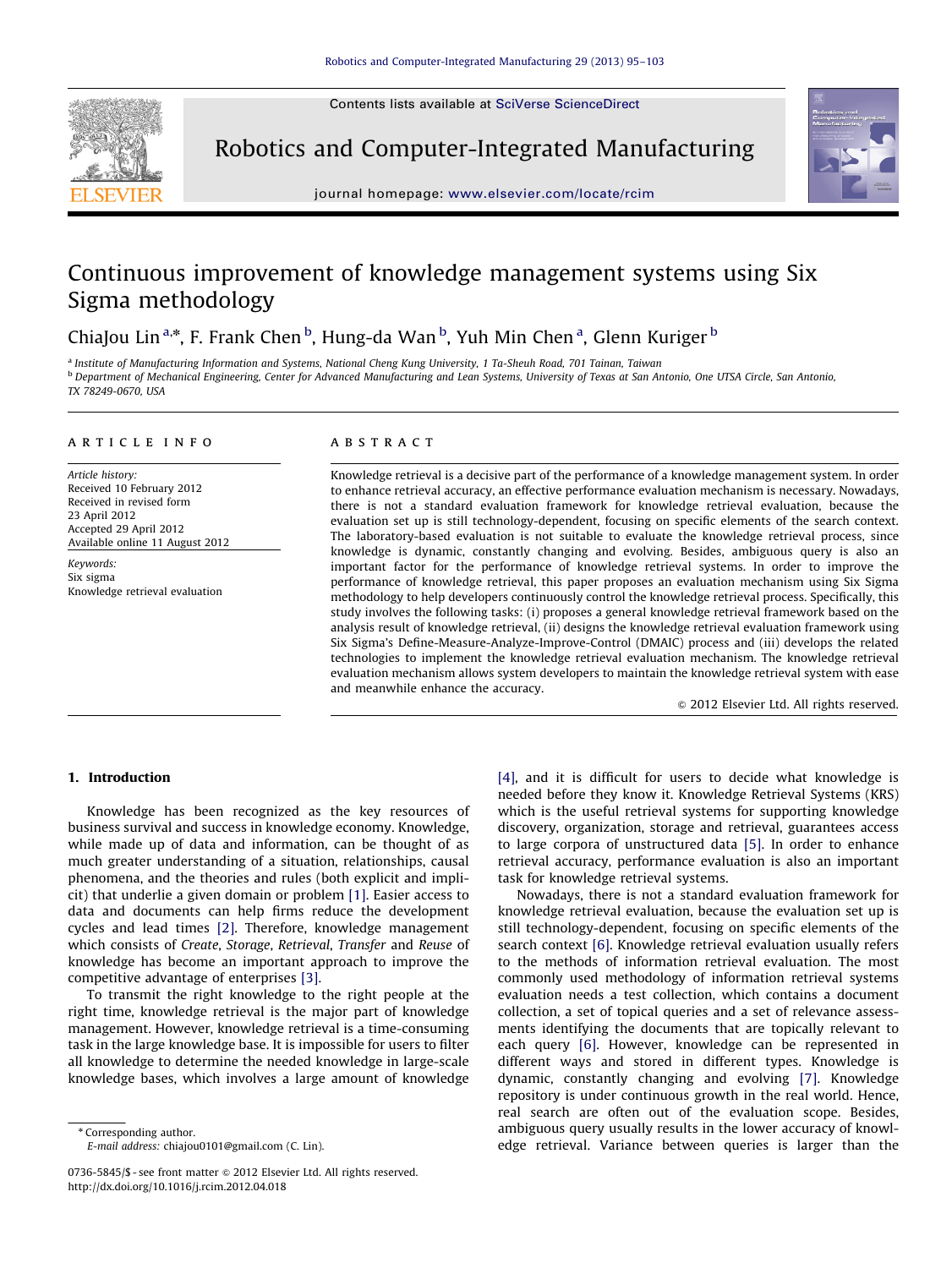variance between systems [\[8\].](#page--1-0) Therefore, user queries processing is also an important factor influencing the performance of knowledge retrieval.

Six Sigma, a customer-focused and data-driven quality strategy, is a rigorous and systematic methodology that utilizes collected information and statistical analysis to measure and improve performance. The philosophy of Six Sigma is to keep a process within its limits so almost no defects occur [\[9\].](#page--1-0) In order to improve the performance of knowledge retrieval, this paper proposes a knowledge retrieval evaluation mechanism using Six Sigma to help developers to continuously control the knowledge retrieval process. To achieve this objective, this paper first proposes a general knowledge retrieval framework based on the analysis result of knowledge retrieval and then designs the knowledge retrieval evaluation framework using Six Sigma's Define-Measure-Analyze-Improve-Control (DMAIC) process to continuously improve the efficiency of knowledge retrieval. Finally, this paper develops the related technologies to implement the knowledge retrieval evaluation mechanism. The evaluation mechanism is an effective tool to facilitate the knowledge retrieval process more robust and, hence, ensure satisfactory performance in support of problem solving, decision making, and knowledge innovation.

#### 2. Related works

This section surveys numerous studies related to the aims of this paper, including knowledge retrieval, knowledge retrieval evaluation and Six Sigma.

#### 2.1. Knowledge retrieval

Knowledge searching maps the constraints inputted by users with the knowledge repository. Rule reasoning [\[10\]](#page--1-0) is the easiest way to search knowledge using one-on-one mapping constraints. However, different knowledge can satisfy one constraint while a piece of knowledge may satisfy multiple constraints. The mapping relationship between constraints and knowledge is implicit and unknown [\[11\].](#page--1-0) Therefore, the constraint driven knowledge searching method (CDKSM) using ANNs, the fuzzy theory and rule reasoning, is proposed to efficiently retrieve knowledge from Internet-based distributive knowledge integrated system (DKIS) repositories [\[11\]](#page--1-0).

With the rapid growth of information and internet technologies, enormous volume of knowledge is created on the Web and in online databases. Most knowledge stored on the Web is un-structured. Hence, various engine technologies have been investigated. A keyword algorithm is a simple way to effectively present search results [\[12,13\]](#page--1-0). Jian et al. [\[14\]](#page--1-0) proposed a knowledge search methodology using intelligent agents and information retrieval technologies to transform passive search and retrieval engines into active, personal assistants for the product development process. Jr et al. [\[15\]](#page--1-0) presented an ontology-based model to represent context and rules for supporting automatic query expansion in a knowledge search in collaborative networked organizations (CNOs). Heeptaisong and Srivihok [\[16\]](#page--1-0) created soil ontology to aid in soil knowledge search. User characteristics such as cognitive or thinking style [\[17–19\]](#page--1-0), and search experiences and skill levels [\[20\]](#page--1-0) also affect knowledge retrieval.

#### 2.2. Knowledge retrieval evaluation

Information retrieval is the necessary technology for knowledge retrieval to guarantee access from large corpora of unstructured data. Traditional information retrieval evaluation is usually laboratory-based evaluation and relies on a test collection, evaluation measures and a comparative evaluation between algorithms, models or systems [\[6\].](#page--1-0)

The information retrieval evaluation is a time-consuming and expensive process. A set of the relevance assessment in a test collection is needed to be judged by experts. However, the relevance judgments cannot be complete for any additional information because of the collection's growth. In order to achieve scalable assessment in the large collections, a pooling method [\[21\]](#page--1-0) (*i.e.*, the relevance is assessed over a subset of the collection formed from the top k documents returned by a number of different IR systems) is used to collect a set of documents and to reduce the manual effort. The pooling method provides a common basis for information retrieval to be reproducible and comparable [\[22\].](#page--1-0)

The most important basic measures in information retrieval are recall and precision [\[8\]](#page--1-0). Recall is the proportion of documents retrieved by a search engine among all relevant ones, while precision is the proportion of relevant documents among all documents retrieved by the engine. Precision and recall are single-value metrics based on the whole list of documents returned by the system. In order to summarize performance, F-measure [\[23\]](#page--1-0) and the mean average precision (MAP) [\[24\]](#page--1-0) have been utilized to express the quality of a system in one number. However, those criteria are proposed for the non-ranked search results. Accordingly, Average Precision, R-Precision, Discounted Cumulative Gain and Weighted Mean Reciprocal Rank have been utilized to evaluation retrieval systems which present ranked results [\[25\].](#page--1-0)

Besides, when databases are large, it is more difficult to evaluate the retrieval systems, because the relevance judgments become more and more difficult to complete. Therefore, Buckley and Voorhees [\[26\]](#page--1-0) proposed a new measure, binary preference (bpref), and Aslam and Yilmaz [\[27\]](#page--1-0) proposed three different evaluation measures, namely induced average precision (indAP), subcollection average precision (subAP), and inferred average precision (infAP), which are more robust to incomplete relevance judgments. Currently, several evaluation initiatives, such as TREC (Text Retrieval Conference), CLEF (Cross-Language Evaluation Forum) and NTCIR (NII Test Collection for Information Retrieval), are concerned with diverse retrieval applications, innovative usage scenarios and different aspects of system performance [\[8\].](#page--1-0)

#### 2.3. Six Sigma

Six Sigma has been developed by Motorola in the 1980s with focus on application in manufacturing environments. In the last decade, Six Sigma has received considerable attention in global companies to generate maximum business benefit and competitive advantage [\[28,29](#page--1-0)]. Six Sigma is defined as an organized and systematic method for strategic process improvement and new product and service development that relies on statistical and scientific methods to make dramatic reductions in customerdefined defect rates [\[30\].](#page--1-0) A Six Sigma process will approach 'zero defects', with only 3.4 defects per million opportunities (DPMO) for a defect to occur. Six Sigma differs from other quality programmes in its 'top-down' drive and its rigorous methodology that demands detailed analysis, fact-based decisions, and a control plan to ensure ongoing quality control of a process [\[31\].](#page--1-0) Besides, Six Sigma methodology enables practitioners to accurately remove hindering issues and demonstrate the improvements using statistical tools such as Pareto Chart and control charts [\[32,33](#page--1-0)].

Six Sigma uses a structured method, the Define-Measure-Analyze-Improve-Control (DMAIC) process, as the five steps for